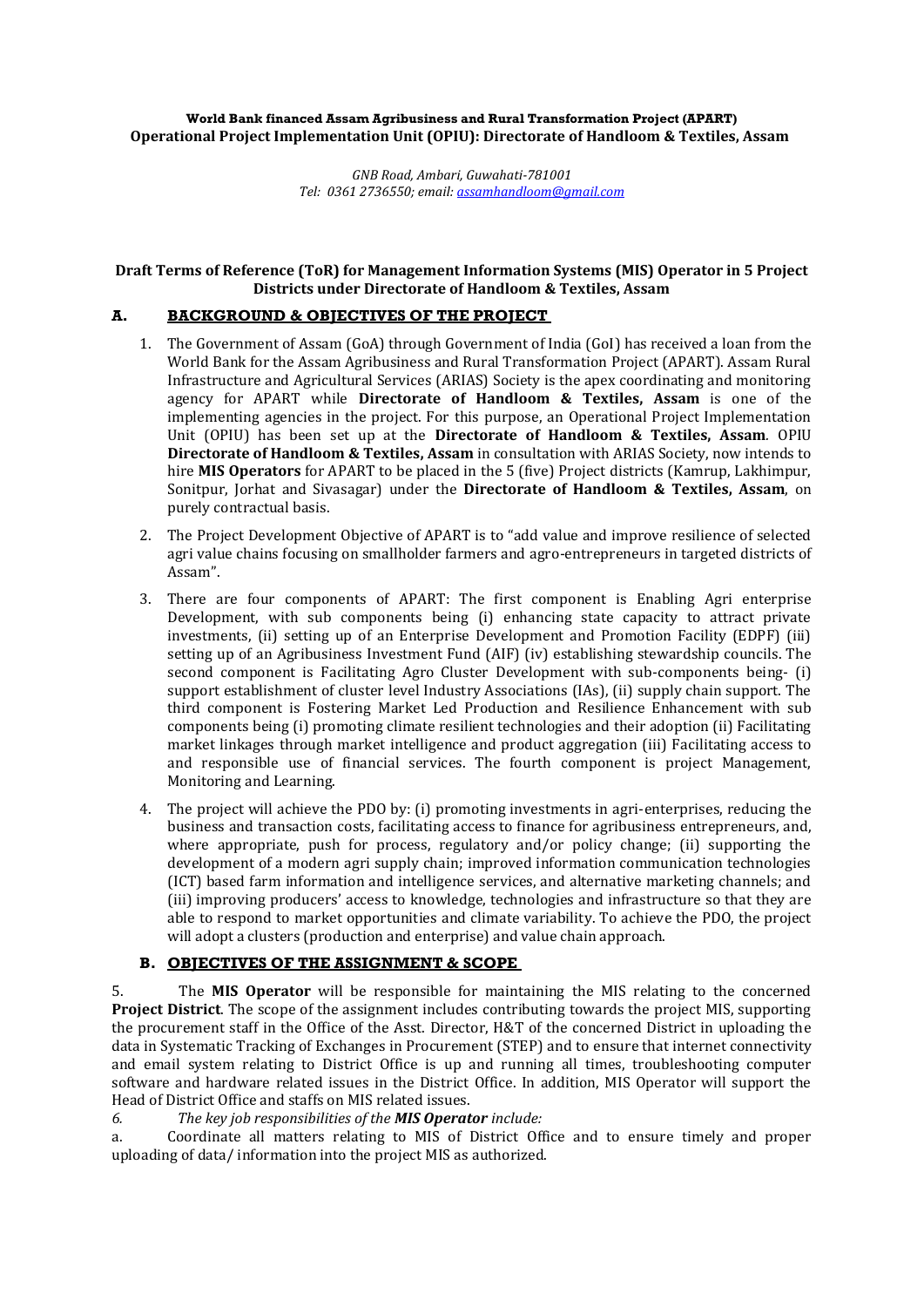b. Timely submission of data/ information and other materials like REOI, ToRs, photographs, videos etc to be uploaded on ARIAS Society website.

c. Timely submission of of data/ information and other materials like REOI, ToRs, photographs, videos etc in the APART section of Department website.

d. Support the Head of the District Office in timely submission of documents for uploading procurement related data in Systematic Tracking of Exchanges in Procurement (STEP) of World Bank.

e. Support the Head of the District office for coordination with DLCC, ATMA and OPIU.

f. Support the District Office in procuring necessary software, applications, installing, configuring and their need based maintenance.

g. Coordination of data entry activities under APART relating to OPIU and Project District.

h. Day to day management of District Office MIS including data bases, web operations and ensuring its hassle free availability to users.

i. Troubleshooting of computer hardware and software, network functionality and technical issues on a daily basis.

j. Undertake field-visits and tours to the project locations, with prior approval of the Head of OPIU. Occasional out of the state visits may also be required as directed by the Head of OPIU.

k. Any other task assigned by District Head, Nodal Officer- APART/ Head of OPIU/ SPD-ARIAS Society.

### **C. QUALIFICATIONS, EXPERIENCE, AGE ETC.**

7. **Educational Qualification:** The MIS Operator must possess a Bachelor degree in any discipline preferably Bachelor in Computer Application (BCA)/ three years Diploma in Computer Science or a closely related field.

8. **Working Experience:** The MIS Operator should have at least

a. 2 years professional experience in the field of MIS in any public/ private sector organization in case of Bachelor in Computer Application (BCA).

b. 3 years professional experience in the field of MIS in any public/ private sector organization in case of Diploma in Computer Science.

c. 5 years professional experience in the field of MIS in any public/ private sector organization in case of Bachelor degree in any discipline

7. **Computer Skills:** The MIS Operator must have expertise in using Internet based applications, working with advanced word processing/spreadsheet including MS Word, MS Excel, MS Power Point, related applications and software & hardware computer systems.

8. **Language**: Fluency in English and Assamese is essential.

9. **Desirable Qualifications, Experience, Skills etc:**

a. Experience of working in complex, multi stakeholder, fast moving environment and ability to work under pressure, strict deadlines and multi tasking. Preference will be given to the candidates with working experiences in the field of social development, project implementation, evaluation and monitoring etc.

b. Good social, analytical and planning skills; the candidate must show initiative, synthesis, organization and personal dynamism, be self-motivated and should possess ability to work independently as well as in teams.